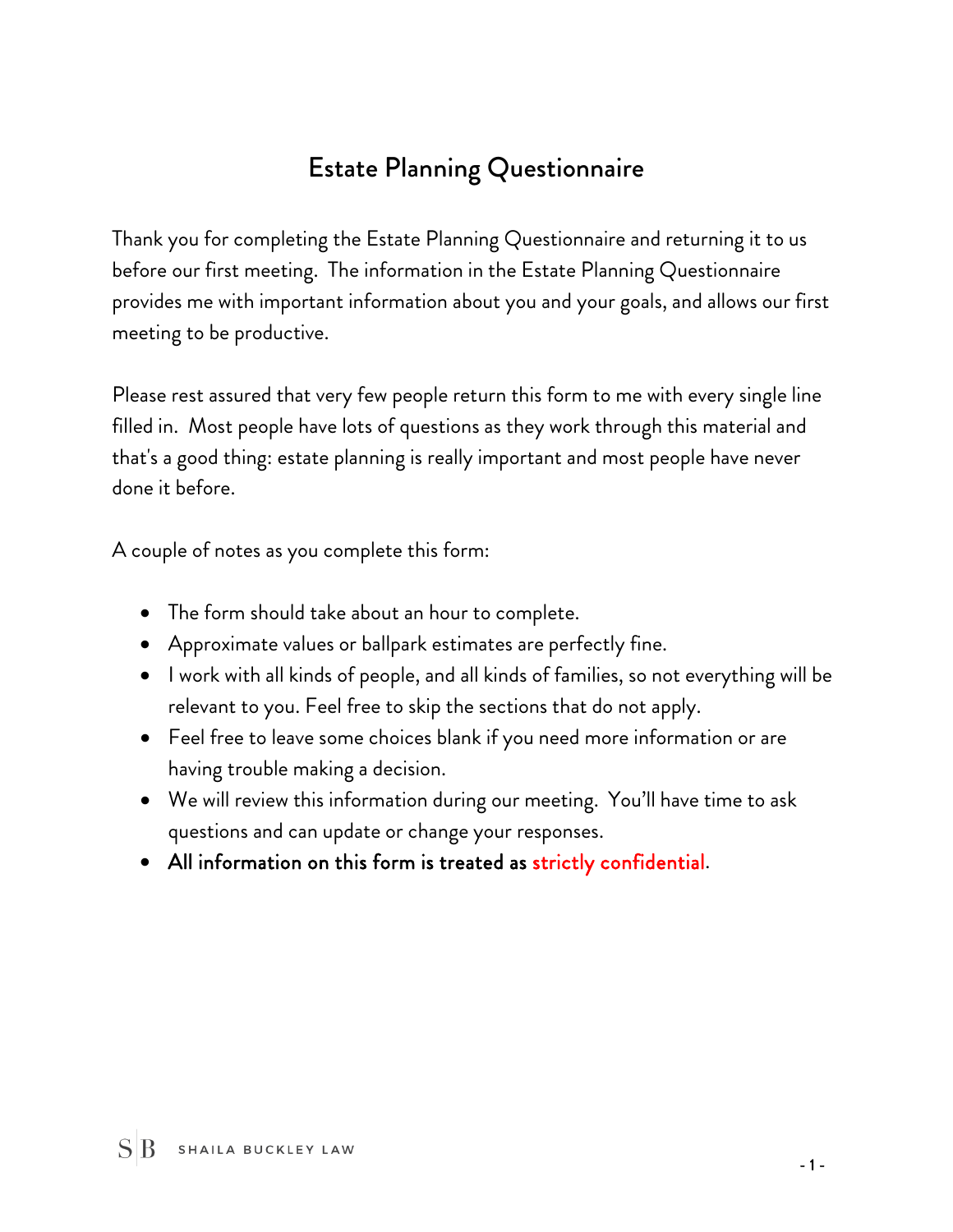| You:              |                                                         |                         |                           |
|-------------------|---------------------------------------------------------|-------------------------|---------------------------|
| Address:          |                                                         |                         |                           |
| Phone:            |                                                         |                         |                           |
| Email:            |                                                         |                         |                           |
| Birthday:         |                                                         |                         |                           |
| Employer:         |                                                         |                         |                           |
|                   | Children                                                |                         |                           |
| Name:             |                                                         | Phone:                  |                           |
| Address:          | <u> 1989 - Johann Barbara, martxa alemaniar a</u>       | Age: ____               | Date of Birth ___________ |
| Name:             |                                                         | Phone:                  |                           |
| Address:          |                                                         | Age: ____               | Date of Birth ___________ |
| Name:             |                                                         | Phone:                  |                           |
| Address:          | <u> 1980 - Johann Barbara, martin amerikan basal da</u> | Age: $_{---}$           | Date of Birth ___________ |
| Name:             |                                                         | Phone:                  |                           |
| Address:          |                                                         | Age: ____               | Date of Birth ___________ |
|                   |                                                         |                         |                           |
| Name:<br>Address: |                                                         | Phone:<br>Age: $_{---}$ | Date of Birth ___________ |
|                   |                                                         |                         |                           |
|                   | Grandchildren                                           |                         |                           |
| Name:             |                                                         |                         | Age:                      |
|                   |                                                         |                         |                           |
|                   |                                                         |                         |                           |
|                   |                                                         |                         |                           |
|                   |                                                         |                         |                           |

# Your Family (fill out what is applicable)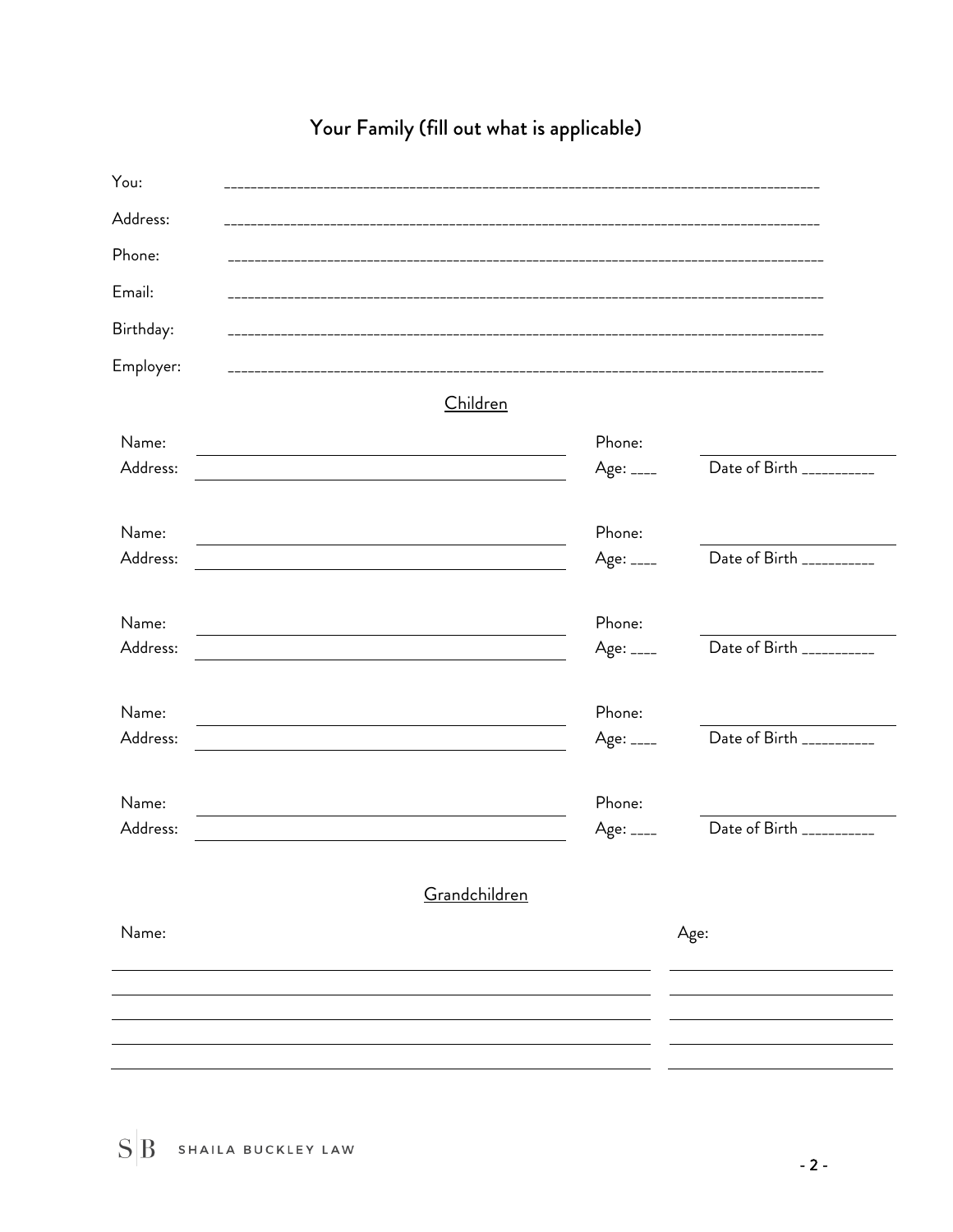# Background Information

|                                                                                                                  | Yes | No |
|------------------------------------------------------------------------------------------------------------------|-----|----|
| Do you have a current Will or trust (revocable or irrevocable)?                                                  |     |    |
| Are you a U.S. citizens?                                                                                         |     |    |
| Are you caring for an elderly parent?                                                                            |     |    |
| Do you own your own business?                                                                                    |     |    |
| Do you expect to inherit substantial assets (\$500,000+)?                                                        |     |    |
| Have you ever filed a Federal Gift Tax Return?                                                                   |     |    |
| Do you currently own real estate in a state other than Idaho?                                                    |     |    |
| Do you currently hold any digital assets or intellectual property?                                               |     |    |
| Do you want assets passing to your beneficiaries to be held in trust until a specific age or ages?               |     |    |
| Do you think any of your beneficiaries have special problems with spouses, drugs, alcohol, or<br>handling money? |     |    |
| Do any of your beneficiaries have a learning disability, special educational, medical or physical<br>needs?      |     |    |
| Is it important to you to make things as easy as possible for your heirs after you pass.                         |     |    |
| How did you hear about me?                                                                                       |     |    |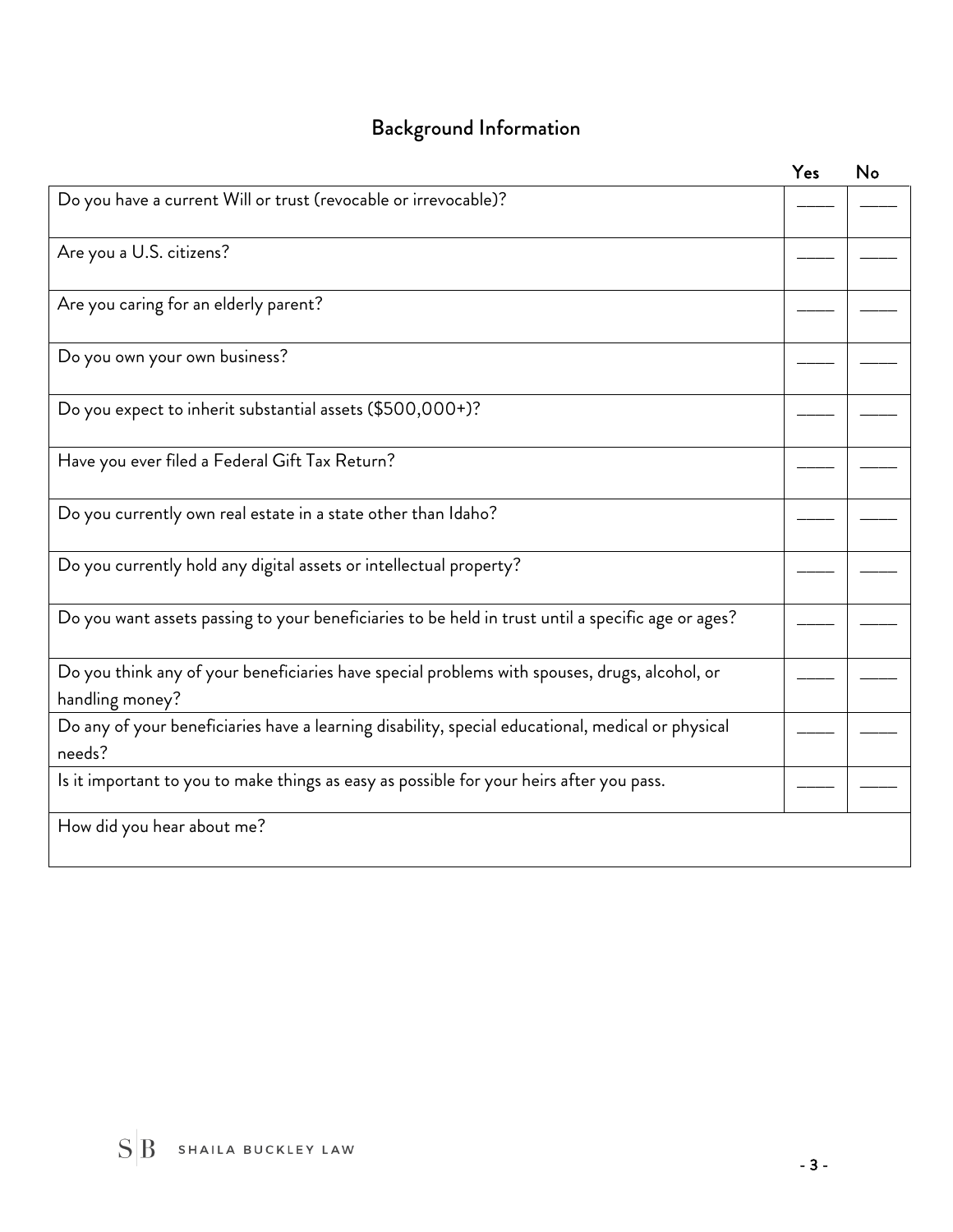## Overarching Goals and Specific Concerns

What are your goals for your estate planning? Please select all that apply:

- Nominating a guardian for minor children
- \_\_\_ Reducing estate taxes
- \_\_\_ Ensuring your dependents are taken care of
- \_\_\_ Making things as easy as possible after you pass
- \_\_\_ Maintaining privacy
- \_\_\_ Planning for incapacity
- \_\_\_ Keeping things simple and easy to understand
- \_\_\_ Avoiding potential family conflict
- Leaving money to charity

If you have any specific concerns or issues you'd like to discuss, please list these here.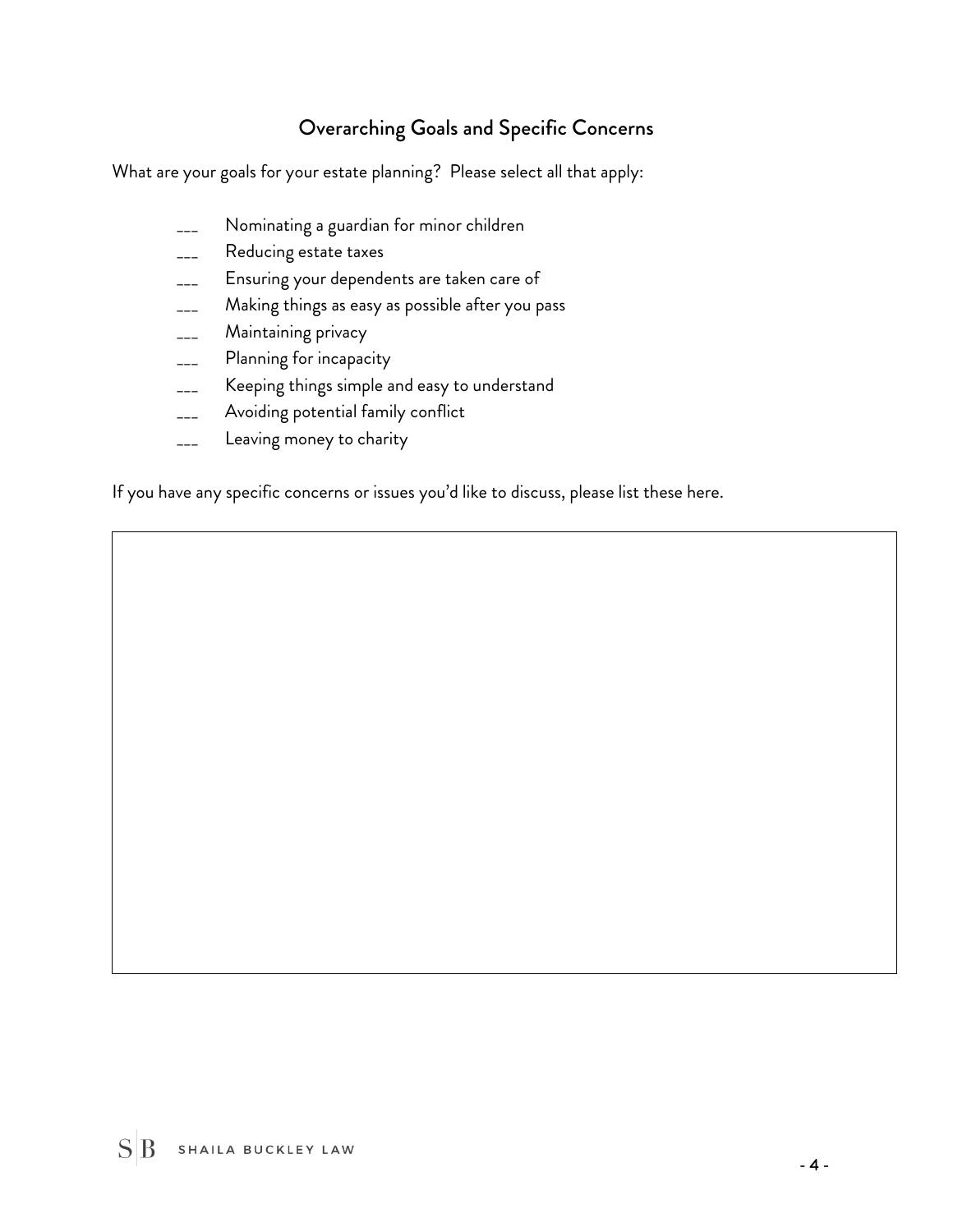## Choosing Your Agents

An important part of the estate planning process is selecting the people you want to make decisions for you if you are incapacitated, manage your estate after you pass, and take care of your children if you cannot. Below is a list of the key roles to be filled. If you have questions or are unsure who to choose, please leave the sections blank and we'll discuss during our meeting.

### Personal Representative/Trustee

This person will gather and distribute your assets after you pass and settle your final affairs. In some cases, this person may be responsible for managing assets held in trust for your beneficiaries for a certain period of time.

You should nominate someone you trust, someone who is well-organized, and someone who understands you and your family. This person can be a family member, a good friend, or a professional (such as a CPA or professional trustee).

| <b>First Choice</b> |  |  |  |
|---------------------|--|--|--|
|                     |  |  |  |
|                     |  |  |  |
|                     |  |  |  |
| Second Choice       |  |  |  |
|                     |  |  |  |
|                     |  |  |  |
|                     |  |  |  |
| <b>Third Choice</b> |  |  |  |
|                     |  |  |  |
|                     |  |  |  |
|                     |  |  |  |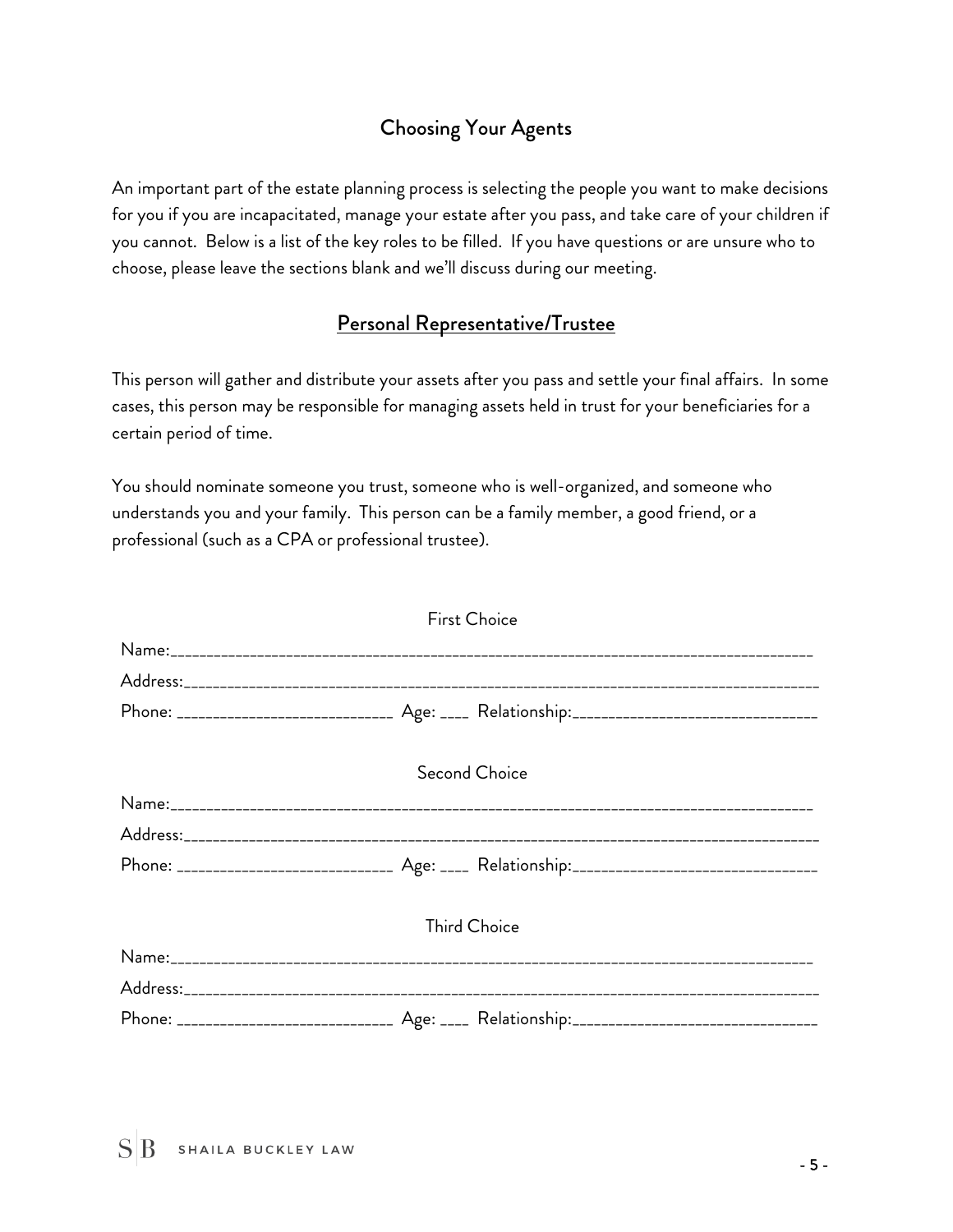## Guardians of Your Minor Children

Who do you want to care for your minor children if you are not able to? There are no rules about who should be the guardian of your children. It can be a family member or close friend. You should choose someone who shares your values and who you trust.

| <b>First Choice</b> |  |               |
|---------------------|--|---------------|
|                     |  |               |
|                     |  |               |
|                     |  |               |
|                     |  | Second Choice |
|                     |  |               |
|                     |  |               |
|                     |  |               |
| <b>Third Choice</b> |  |               |
|                     |  |               |
|                     |  |               |
|                     |  |               |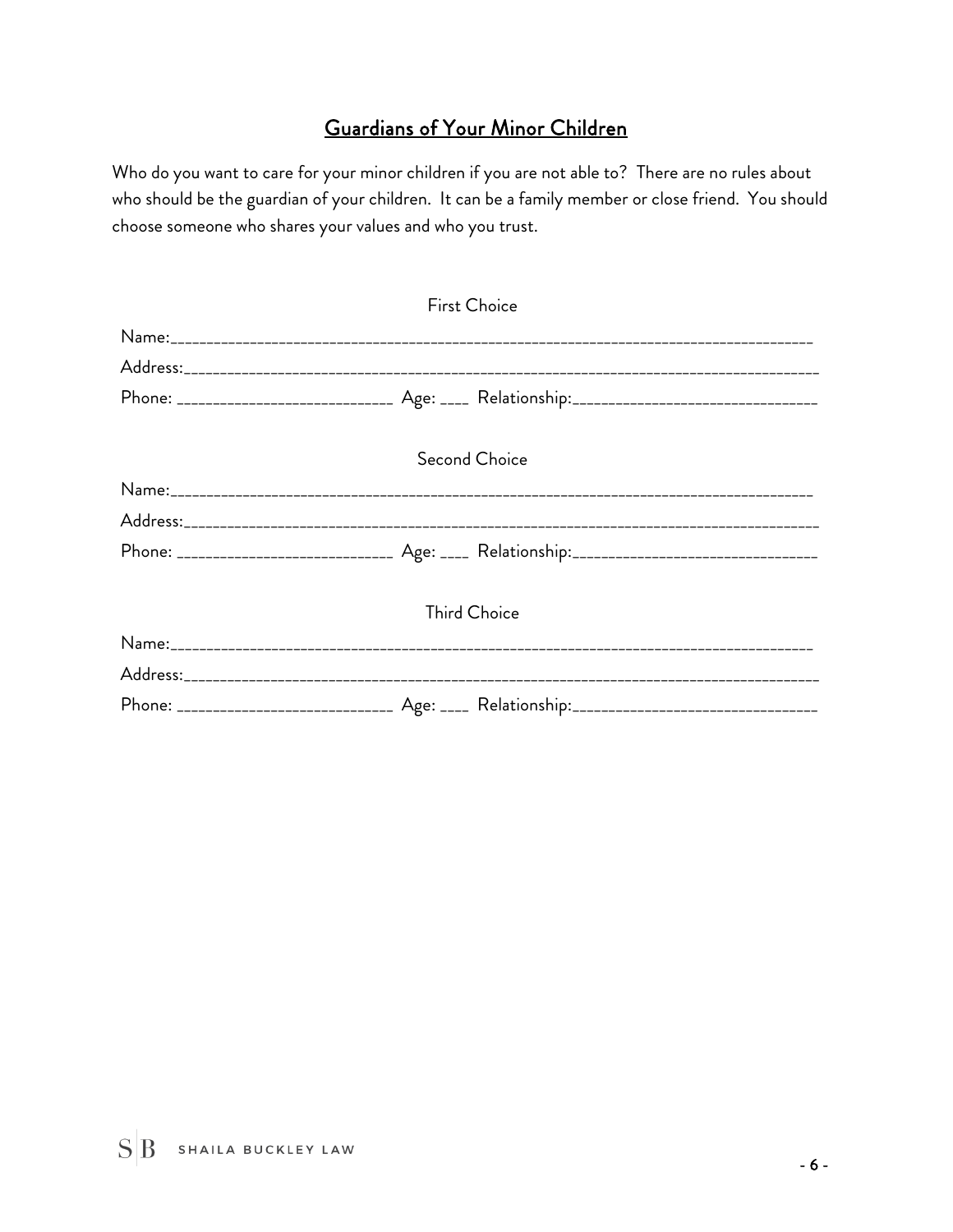## **Agent for Finance**

This person makes **financial decisions** for you if you are incapacitated, or unable to make sound decisions for yourself. This person has access to your bank accounts and other financial accounts and information. You want someone you trust and who makes good financial decisions.

| <b>First Choice</b> |  |               |
|---------------------|--|---------------|
|                     |  |               |
|                     |  |               |
|                     |  |               |
|                     |  | Second Choice |
|                     |  |               |
|                     |  |               |
|                     |  |               |
| <b>Third Choice</b> |  |               |
|                     |  |               |
|                     |  |               |
|                     |  |               |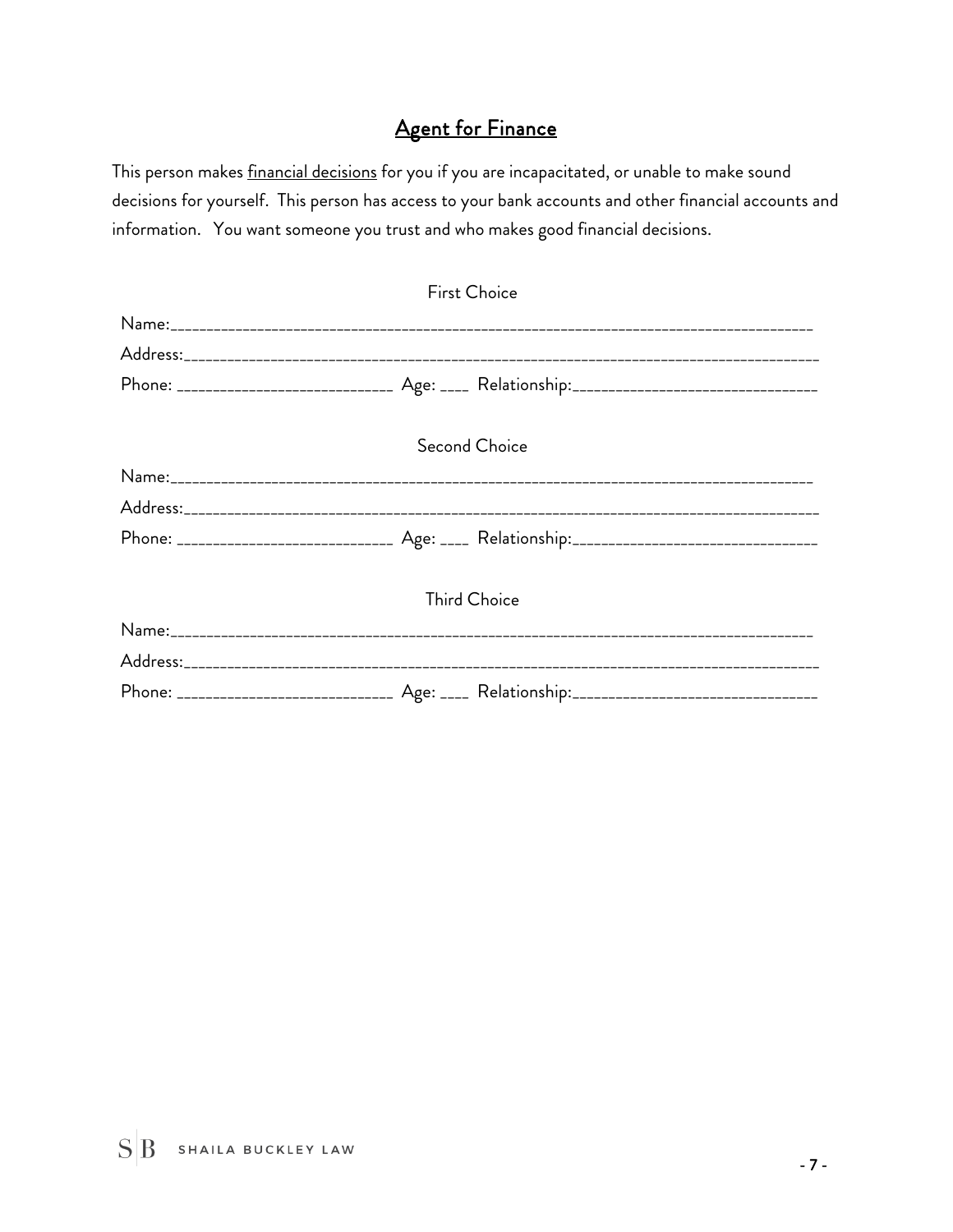## Agent for Healthcare

This person makes your medical decisions for you if you are incapacitated or unable to communicate with your doctors, either temporarily or on a long-term basis. You want someone who is levelheaded in an emergency and able to communicate effectively with your doctors.

| <b>Husband</b>      |  | <b>Wife</b>         |
|---------------------|--|---------------------|
|                     |  | <b>First Choice</b> |
|                     |  |                     |
|                     |  |                     |
|                     |  |                     |
| Second Choice       |  |                     |
|                     |  |                     |
|                     |  |                     |
|                     |  |                     |
| <b>Third Choice</b> |  |                     |
|                     |  |                     |
|                     |  |                     |
|                     |  |                     |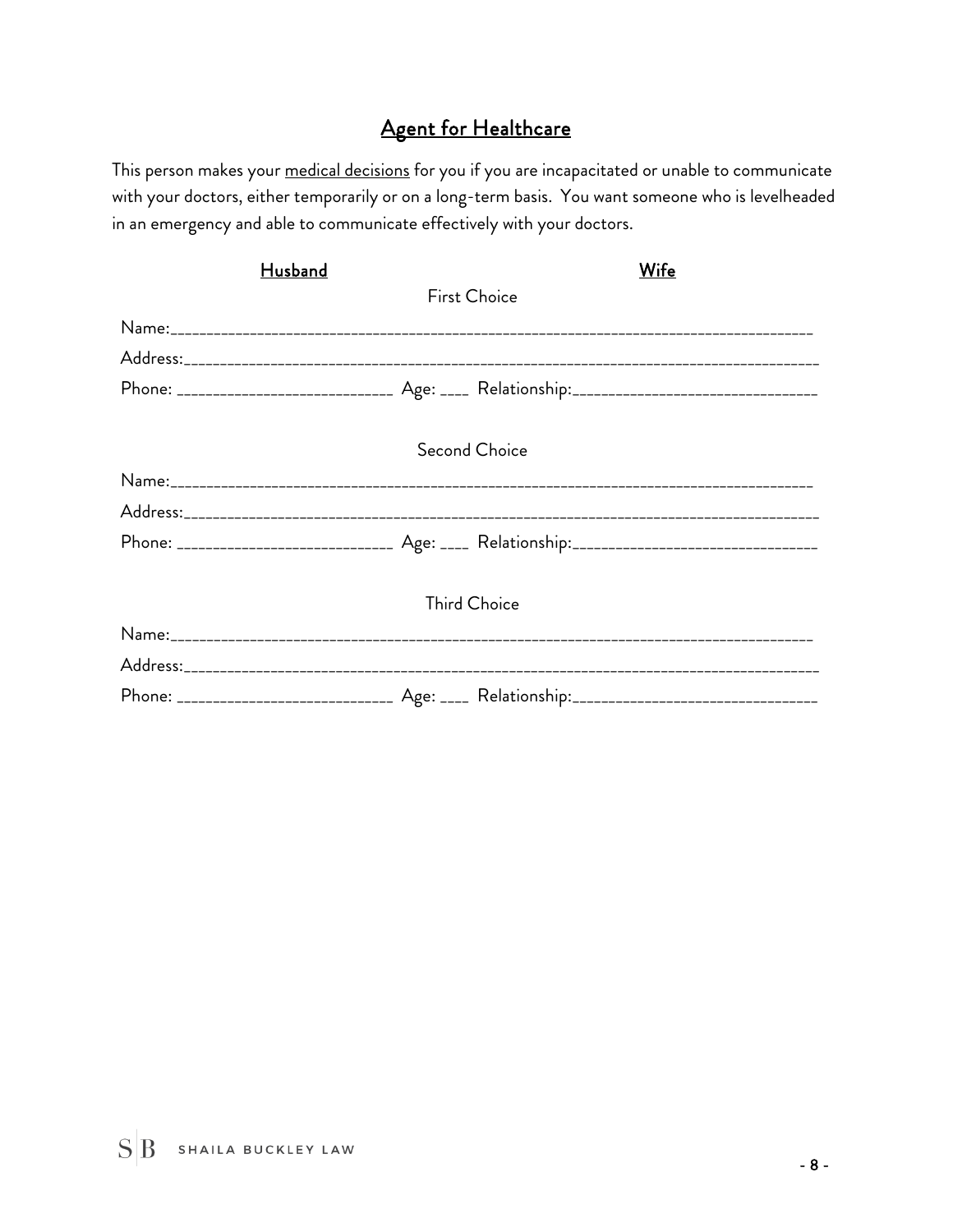## End of Life Decisions

Your Living Will provides guidance to your doctors and family about the type of end-of-life care, including the provision of artificial life sustaining treatment, you want if you have a terminal condition, your death is imminent, and are not able to communicate your wishes.

The Idaho Living Will form gives you three options:

(a) Choice to Prolong Life By All Means

I want my life to be prolonged as long as possible within the limits of generally accepted health care standards, including the provision of artificial life sustaining measures such as ventilators and feeding tubes.

(b) Choice for Nutrition and Hydration

I want all medical treatment, care and procedures, including artificial life sustaining procedures, to be withheld or withdrawn, except that nutrition and hydration, whether artificial (feeding tubes) or non-artificial, shall not be withheld or withdrawn from me if I would die from malnutrition/dehydration rather than my injury, disease, illness or condition.

(c) Choice Not to Prolong Life

I want all medical treatment, care and procedures to be withheld, including withdrawal of the administration of artificial nutrition and hydration.

You will make these elections when you sign and finalize your documents. I'm happy to discuss these options in further detail with you before that time.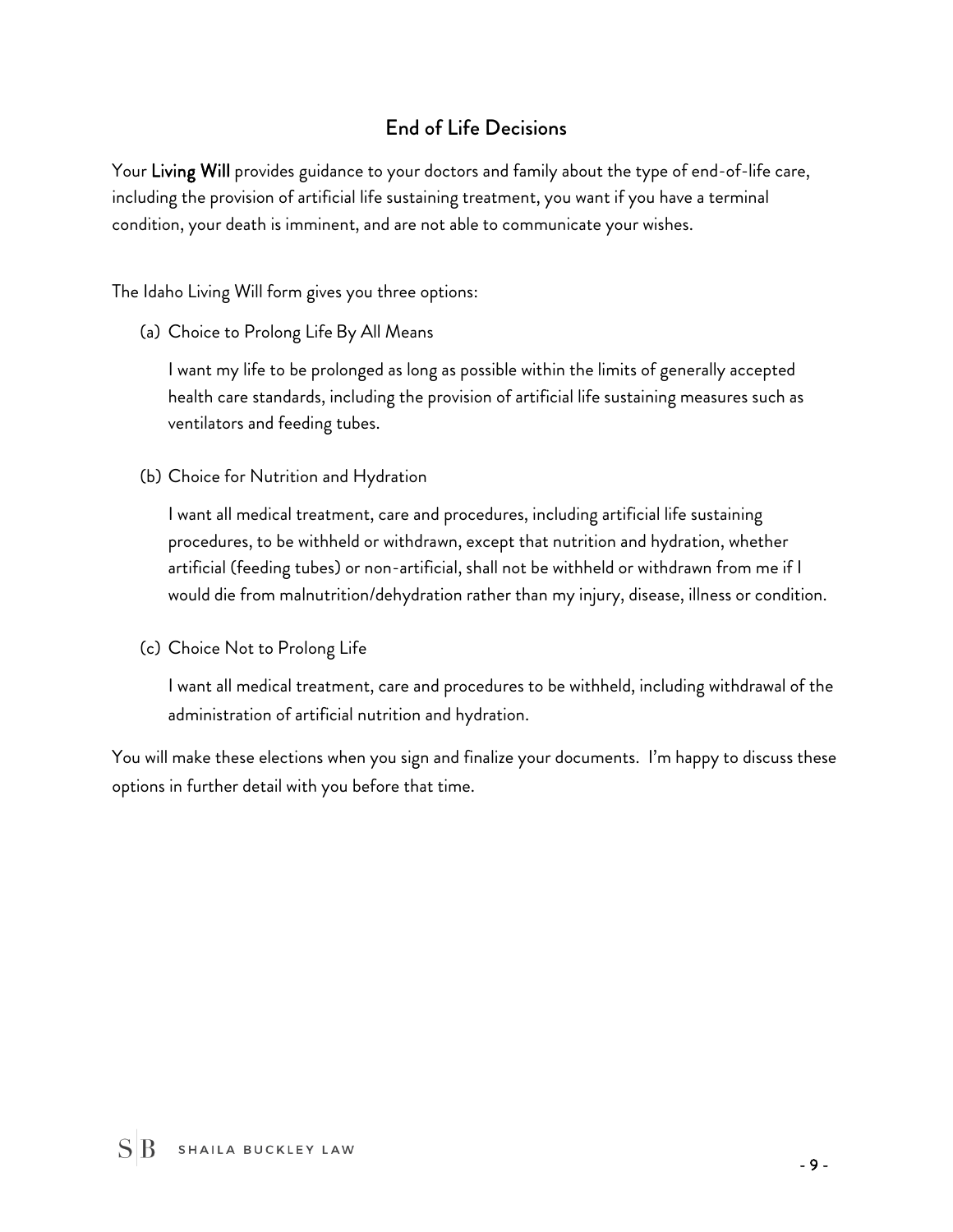#### Distribution of Your Assets

How do you want your assets to be divided after you die? There is no "right" way to distribute your assets. The decision is entirely personal and reflects what makes sense for you and your loved ones.

#### If You Have Adult Children

Do you want to divide your assets equally between your children? Yes  $\square$  No  $\square$ 

If not, how do you want to divide your assets between your children?

Please select all that apply:

| Do you have concerns about any of your children's ability to handle money? Yes _____ |                               |
|--------------------------------------------------------------------------------------|-------------------------------|
| Have any of your children struggled with substance abuse?                            | $Yes$ _____                   |
| Do you have concerns about any of your children's spouses?                           | $Yes$ _____                   |
| Are any of your adult children receiving Federal disability?                         | Yes $\overline{\phantom{a}1}$ |
| Do your children get along well?                                                     | $Yes$ <sub>_____</sub>        |
| Do any of your grandchildren have special needs?                                     | $Yes$ _____                   |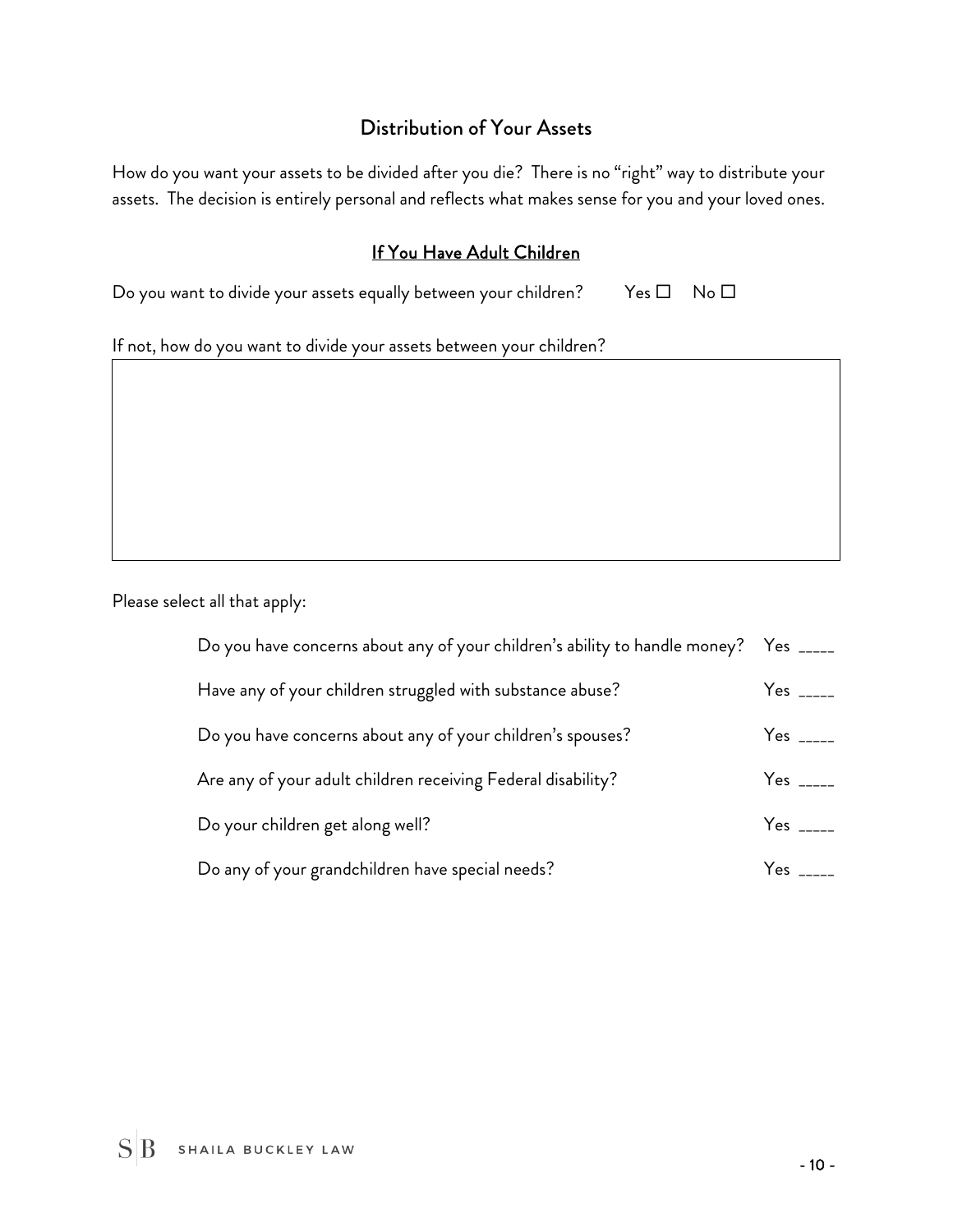#### If You Have Minor Children

If your children are minors when you die, the money left to them will be placed in trust, and managed for them by the Trustee you choose. The Trustee will use that money for your children's health, education, maintenance, and support. As your children get older, this money will be distributed to them outright, to be used as they wish.

You decide when your children receive their inheritance outright. I recommend distributing the money to your children in increments, rather than giving them their full inheritance outright. This allows them to "practice" managing a portion of their money while the rest of it remains under the control of the Trustee. A typical distribution schedule is 25% at age 25, 50% at age 30, and 100% at age 35. The age and amounts are completely up to you, however. If you know how you'd like to distribute to your children, please fill in the blanks below. If you'd like to discuss this more at our meeting, please leave these blank.

| $\%$ at _____    | (25% at 25, for example)  |
|------------------|---------------------------|
| $\%$ at _____    | (50% at 28, for example)  |
| balance at _____ | (100% at 30, for example) |

Do you want to place any restrictions on how or when your children receive the assets held in trust for them? For example, some families chose to make distributions contingent on achieving certain milestones, such as graduating from college. Other families chose to impose no restrictions. It is a personal decision that is different for each and every family I work with.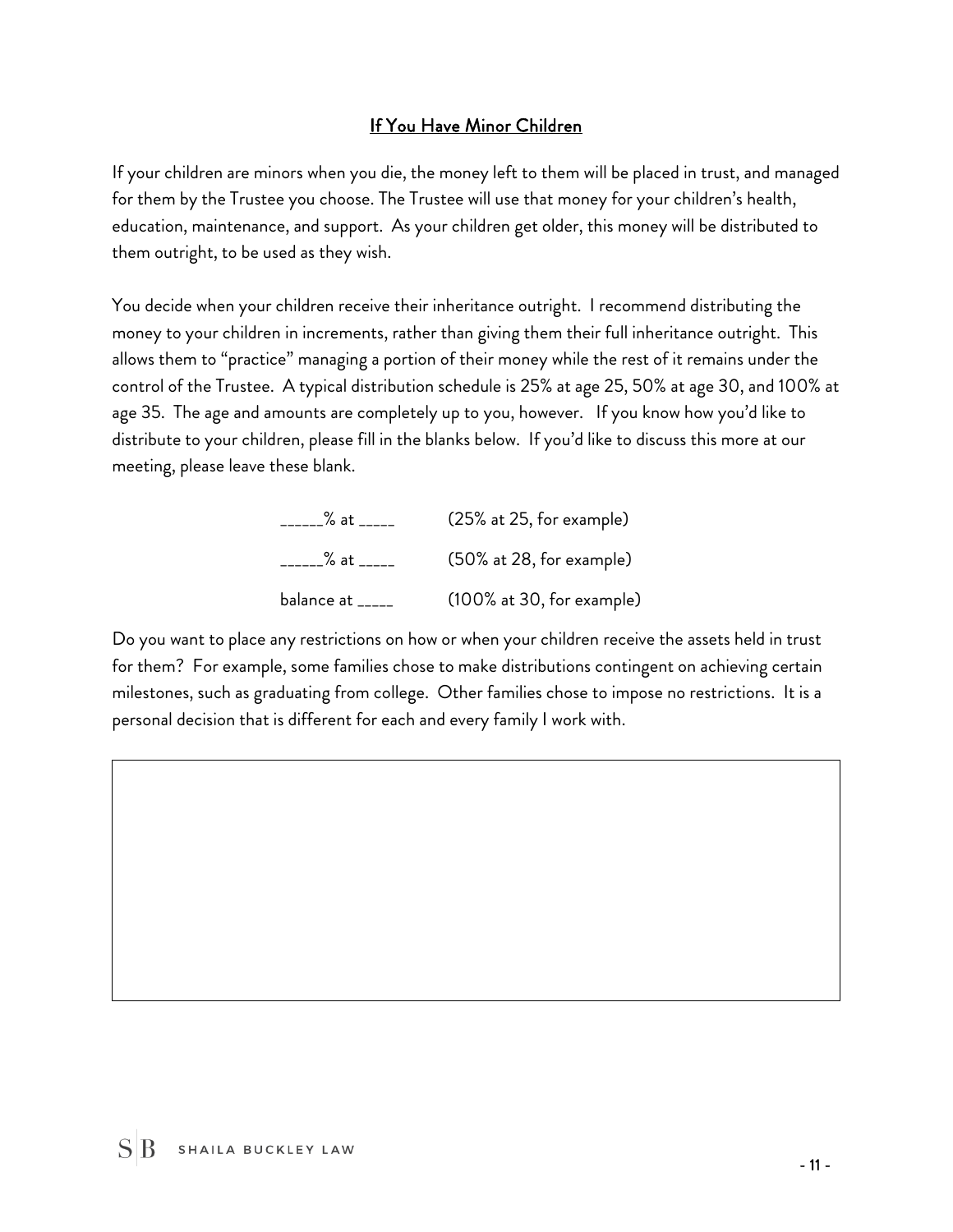#### Other Distributions

Who (other than your children, if listed above) would you like to leave your assets to and in what amounts?

Charities: Do you have any specific charities you would like to leave money to when you die? If so, please list the charities and amounts below.

'Heaven Forbid' Provision: If something happened to you and your children (and their children, if applicable), who should receive your assets? This could be parents, siblings, nieces and nephews, charities, friends, or more distant relatives. If you are not sure, the default language leaves your assets to your 'legal heirs.'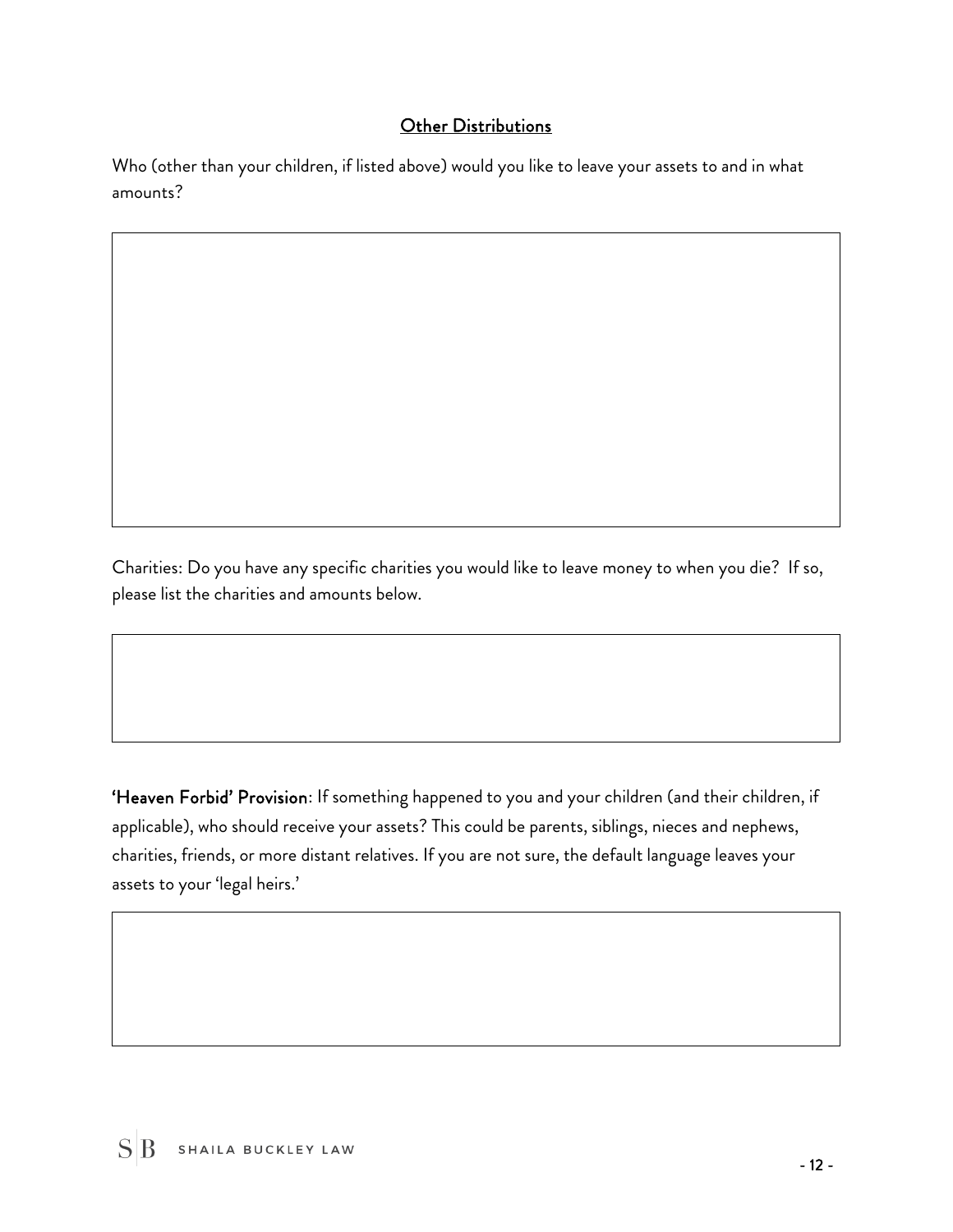### Pets

If you have pets, who would you like to take care of your pets if you pass before they do? Would you like to leave any money to help cover the costs of taking care of your pet?

| Guardian | Amount for care of Pet (if any) |  |
|----------|---------------------------------|--|
|          |                                 |  |
|          |                                 |  |
|          |                                 |  |
|          |                                 |  |
|          |                                 |  |
|          |                                 |  |
|          |                                 |  |
|          |                                 |  |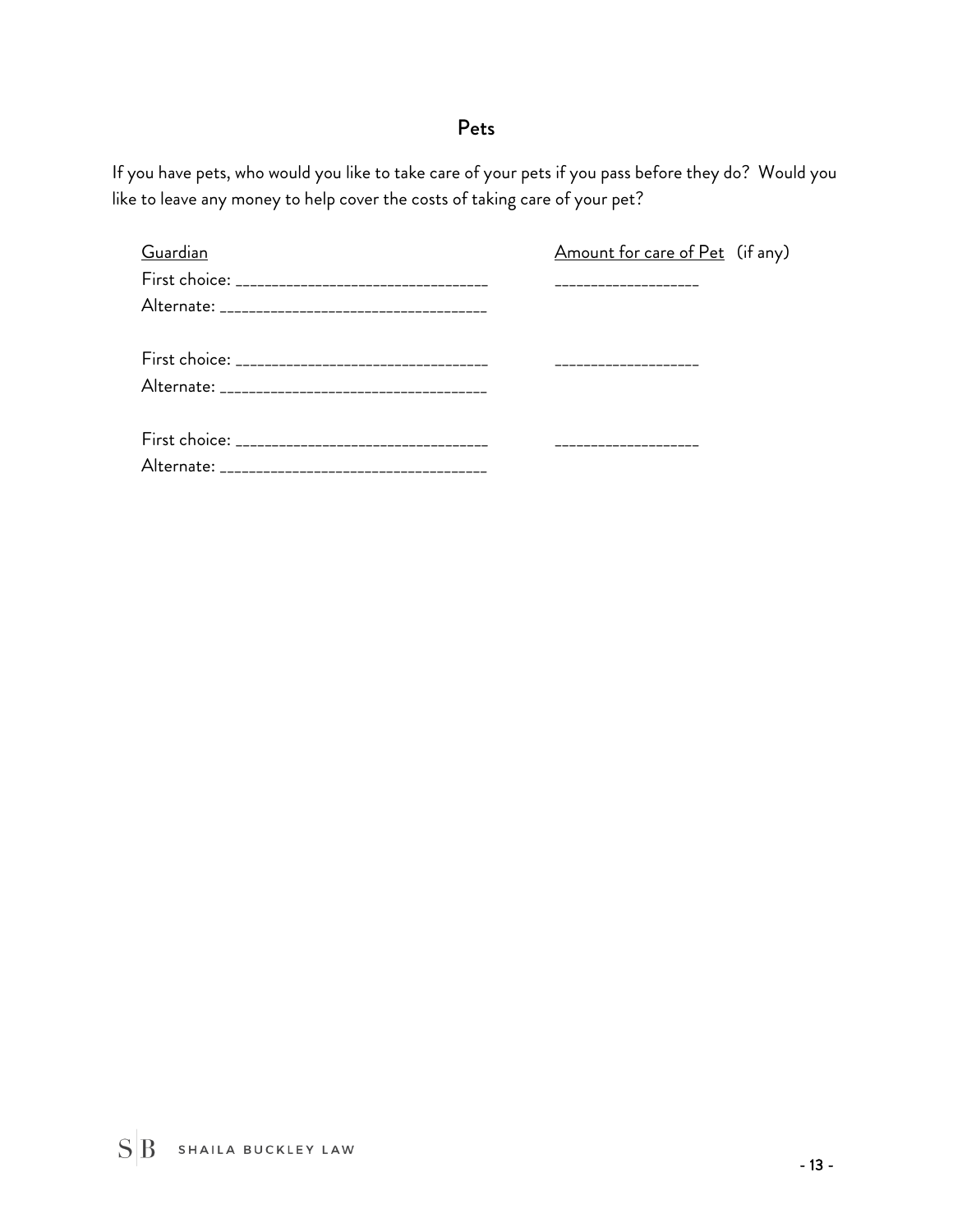## Value of Your Estate and the Type of Assets You Have

To design the best estate plan for you, we need information about the value of your estate and the type of assets you have. Do not include any benefits that terminate on death, such as pensions or social security, in the value.

#### Size of Estate

| $\square$ Less than \$500,000<br>$\Box$ Between \$1,000,000 to \$5,000,000<br>$\Box$ Between \$10,000,000 to \$15,000,000 | □ Between \$500,000 to \$1,000,000<br>□ Between \$5,000,000 to \$10,000,000<br>$\Box$ Over \$15,000,000 |                       |
|---------------------------------------------------------------------------------------------------------------------------|---------------------------------------------------------------------------------------------------------|-----------------------|
| <b>Types of Assets</b>                                                                                                    |                                                                                                         | Approximate<br>Amount |
| <b>CASH ASSETS</b> (checking/savings accounts, CODs)                                                                      |                                                                                                         |                       |
| TAX DEFERRED RETIREMENT ACCOUNTS (IRAs, SEP IRAs, 401ks)                                                                  |                                                                                                         |                       |
| <b>OTHER RETIREMENT ACCOUNTS (Roth IRAs)</b>                                                                              |                                                                                                         |                       |
| STOCK/INVESTMENTS (stocks, bonds, mutual funds not held in IRAs/401ks)                                                    |                                                                                                         |                       |
| <b>REAL ESTATE</b> (fair market value less loans)                                                                         |                                                                                                         |                       |
| <b>BUSINESS INTERESTS</b> (LLCs, partnerships, S-corps)                                                                   |                                                                                                         |                       |
| LIFE INSURANCE/ANNUITIES (term death benefits, pensions, annuities)                                                       |                                                                                                         |                       |
| VEHICLES (autos, RVs, boats)                                                                                              |                                                                                                         |                       |
| PERSONAL PROPERTY (jewelry, furniture, antiques)                                                                          |                                                                                                         |                       |
| <b>OTHER</b> - please describe                                                                                            |                                                                                                         |                       |
|                                                                                                                           |                                                                                                         |                       |

(ex. debts owed to you, safe deposit boxes, etc.)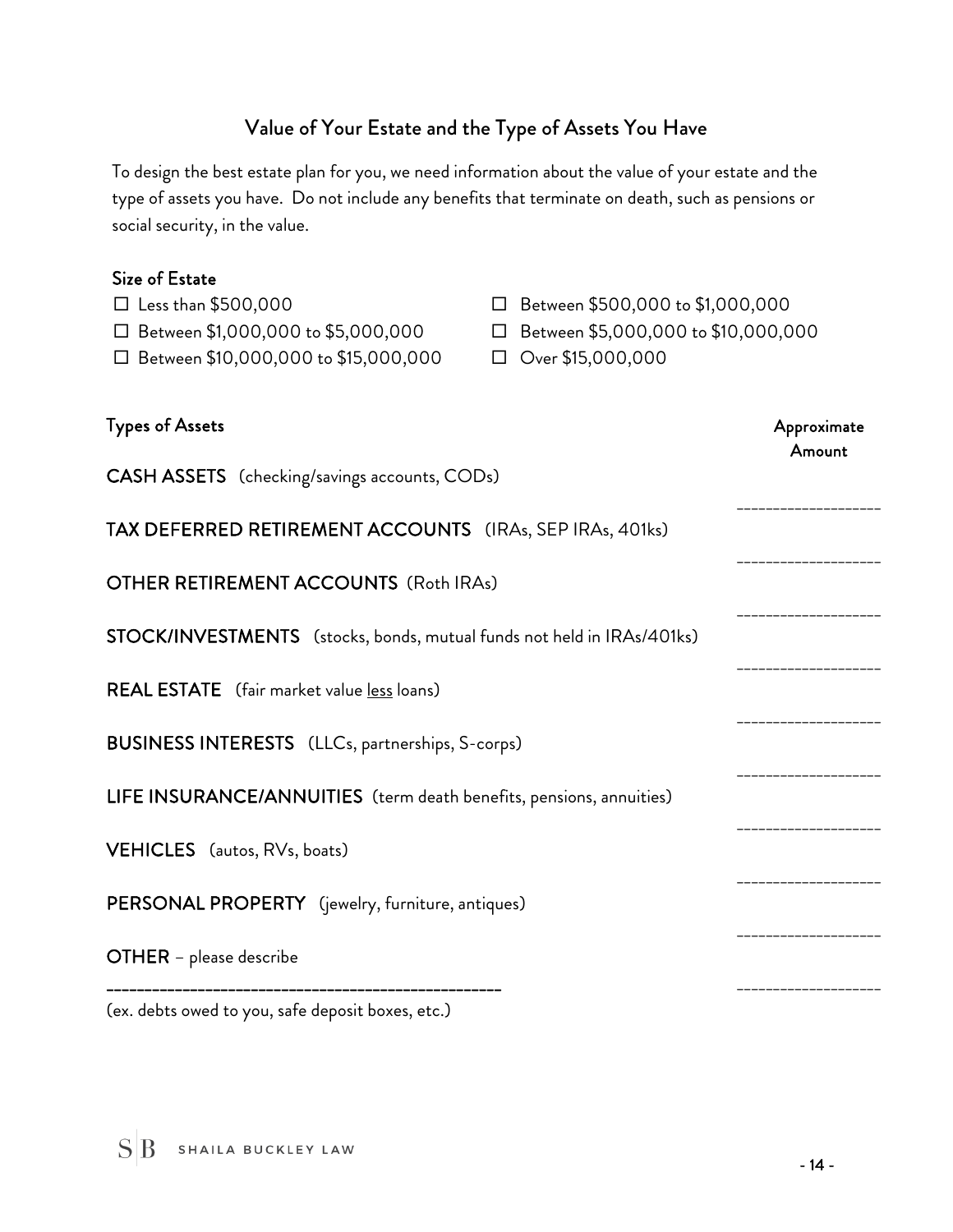## Real Estate

Please provide information for all real property you have an interest in.

## Property #1

| Address, City, State, & Zip                                                                                                                 | County |
|---------------------------------------------------------------------------------------------------------------------------------------------|--------|
| Ownership: If you own the property with someone else, how do you hold title:<br>$\square$ Tenants-in-Common $\square$ LLC<br>□ Joint Tenant |        |
| Property #2                                                                                                                                 |        |
| Address, City, State, & Zip                                                                                                                 | County |
| Ownership: If you own the property with someone else, how do you hold title:<br>□ Tenants-in-Common<br>$\Box$ LLC $\Box$ Joint Tenant       |        |
| Property #3                                                                                                                                 |        |
| Address, City, State, & Zip                                                                                                                 | County |
| Ownership: If you own the property with someone else, how do you hold title:<br>□ Tenants-in-Common<br>□ Joint Tenant<br>$\Box$ LLC         |        |
| Property #4                                                                                                                                 |        |
| Address, City, State, & Zip                                                                                                                 | County |
| Ownership: If you own the property with someone else, how do you hold title:<br>□ Tenants-in-Common<br>$\Box$ LLC<br>$\Box$ Joint Tenant    |        |
| Property #5                                                                                                                                 |        |
| Address, City, State, & Zip                                                                                                                 | County |
| Ownership: If you own the property with someone else, how do you hold title:<br>□ Joint Tenant<br>□ Tenants-in-Common<br>$\Box$ LLC         |        |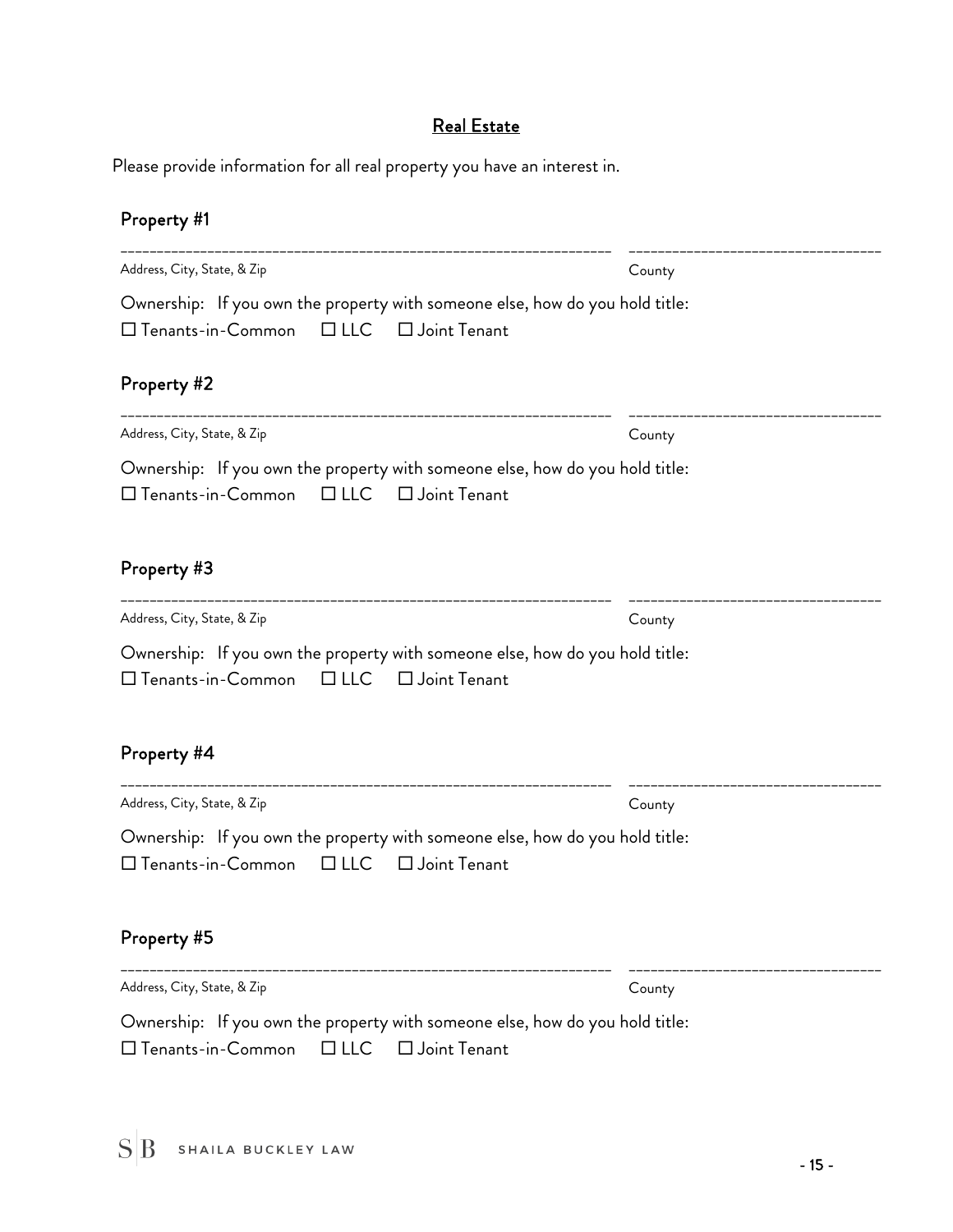#### Business Interests

| Please list any businesses (LLCs, S-Corps, Partnerships/LLPs, PLLCs) in which you hold any |  |
|--------------------------------------------------------------------------------------------|--|
| interest:                                                                                  |  |

| Entity Type: $\Box$ LLC $\Box$ S-Corp $\Box$ Partnership $\Box$ LLP $\Box$ PLLC $\Box$ Other _________________ |  |  |
|----------------------------------------------------------------------------------------------------------------|--|--|
| What is your ownership percentage? __________ How much is your interest worth? _____________                   |  |  |
|                                                                                                                |  |  |
|                                                                                                                |  |  |
| Entity Type: $\Box$ LLC $\Box$ S-Corp $\Box$ Partnership $\Box$ LLP $\Box$ PLLC $\Box$ Other _________________ |  |  |
| What is your ownership percentage? __________ How much is your interest worth? _____________                   |  |  |
|                                                                                                                |  |  |
|                                                                                                                |  |  |
| Entity Type: $\Box$ LLC $\Box$ S-Corp $\Box$ Partnership $\Box$ LLP $\Box$ PLLC $\Box$ Other _________________ |  |  |
| What is your ownership percentage? __________ How much is your interest worth? _____________                   |  |  |
|                                                                                                                |  |  |
|                                                                                                                |  |  |
| Entity Type: $\Box$ LLC $\Box$ S-Corp $\Box$ Partnership $\Box$ LLP $\Box$ PLLC $\Box$ Other _________________ |  |  |
| What is your ownership percentage? __________ How much is your interest worth? _____________                   |  |  |
|                                                                                                                |  |  |
|                                                                                                                |  |  |
| Entity Type: $\Box$ LLC $\Box$ S-Corp $\Box$ Partnership $\Box$ LLP $\Box$ PLLC $\Box$ Other _________________ |  |  |
| What is your ownership percentage? __________ How much is your interest worth? _____________                   |  |  |
|                                                                                                                |  |  |
|                                                                                                                |  |  |
| Entity Type: $\Box$ LLC $\Box$ S-Corp $\Box$ Partnership $\Box$ LLP $\Box$ PLLC $\Box$ Other _________________ |  |  |
| What is your ownership percentage? __________ How much is your interest worth? _____________                   |  |  |